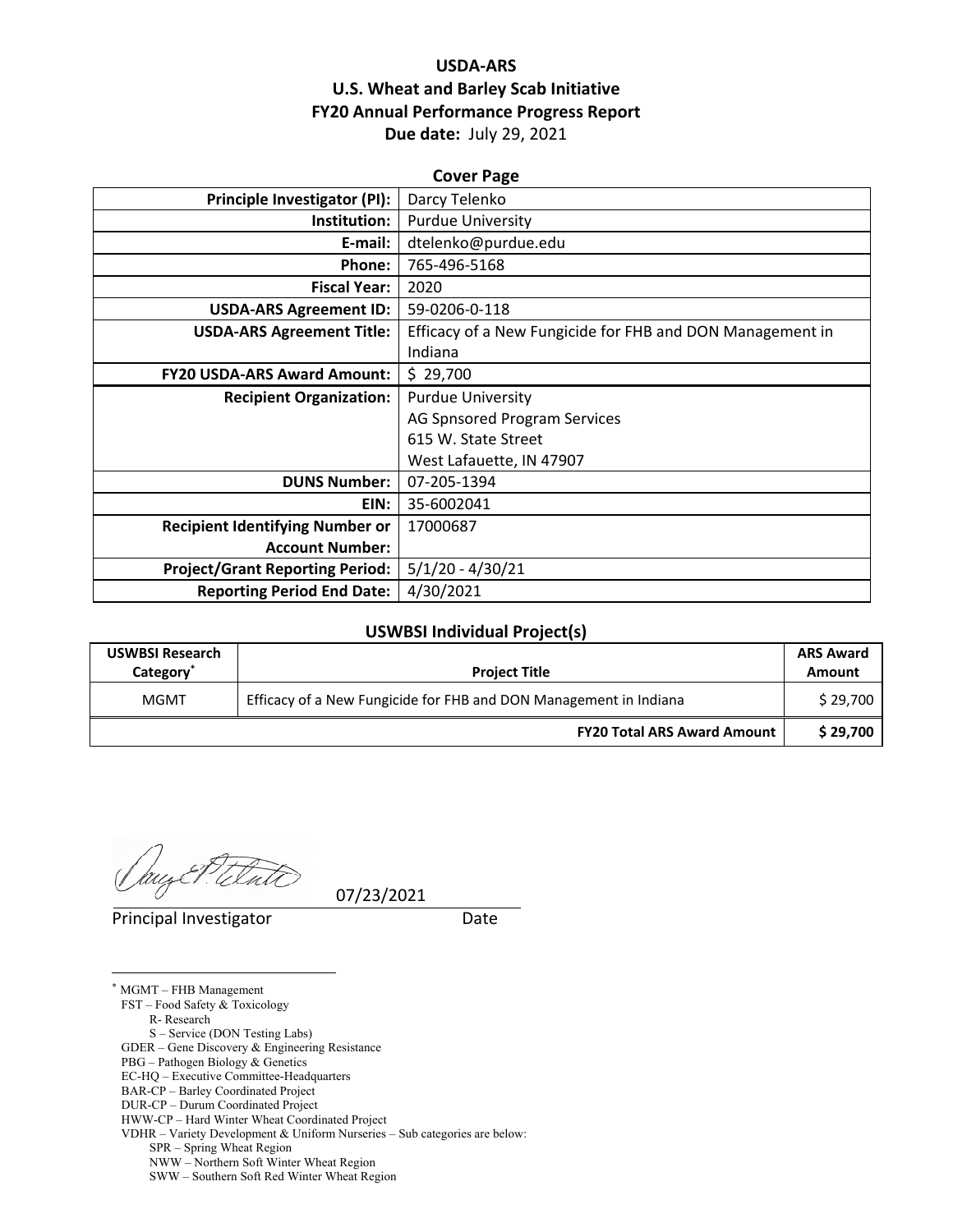## **Project 1:** *Efficacy of a New Fungicide for FHB and DON Management in Indiana*

#### **1. What are the major goals and objectives of the research project?**

This research will serve as a location in the cooperative multi‐state studies comparing the effects of integrated management (IM) and uniform fungicide (UFT) trials for FHB and DON control in wheat.

- 1) Evaluate the integrated effects of fungicide treatment and genetic resistance on FHB and DON in soft winter wheat, with emphasis on a new fungicide, Miravis Ace®.
- 2) Compare the efficacy of Miravis Ace when applied at early heading or at anthesis to that of standard anthesis application of Prosaro® or Caramba®.
- 3) Generate data to further quantify the economic benefit of FHB/DON management strategies.
- 4) Develop more robust "best-management practices" for FHB and DON.
- 5) Generate data to validate and advance the development of FHB and DON risk prediction models.

The proposed research was conducted at two sites in Indiana: 1) Purdue Agronomy Center for Research and Education (ACRE) in West Lafayette, Indiana; and 2) Southwest Purdue Agriculture Center (SWPAC), Vincennes, Indiana.

**2. What was accomplished under these goals or objectives?** *(For each major goal/objective, address these three items below.)*

#### **a) What were the major activities?**

Research trials were established in the fall of 2019 at both locations indicated above in Indiana, and fungicide treatments were applied in the spring of 2020. In all trials, FHB, DON, FDK, foliar disease severity, yield and test weight were collected.

#### **b) What were the significant results?**

In 2020, weather conditions were moderately favorable for Fusarium head blight (FHB). FHB was the most prominent disease in all four trials showing significantly higher FHB in the nontreated controls. In southwest Indiana, FHB index was reduced by all fungicide programs over the non-treated control. Caramba applied at Feekes 10.5.1, BAS 84000F applied at Feekes 10.5.1, and USF0115 applied at Feekes 10.5.1 resulted in the lowest FHB index, but was not significantly different from all other fungicide treatments or timings. The concentration of the mycotoxin deoxynivalenol (DON) was significantly reduced by all fungicide programs over the nontreated control, Caramba at 10.5.4 had the highest level of DON of the fungicide programs, but was not different from Miravis Ace applied at Feekes 10.3 or 10.5.4. The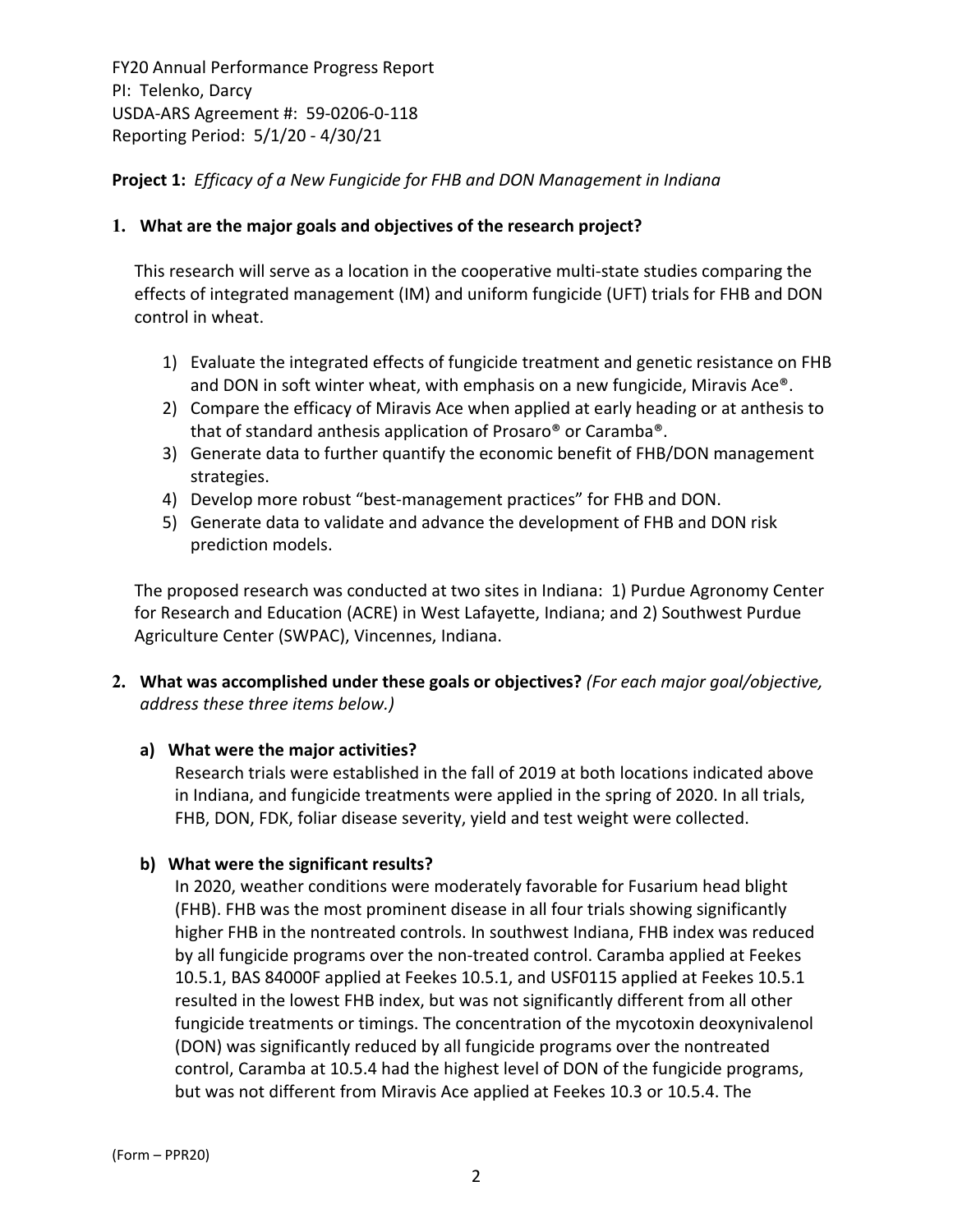> percentage of FDK was significantly reduced by all fungicide programs over nontreated control. There were no significant differences between treatments for wheat yield.

In central Indiana, Miravis Ace applied at Feekes 10.3 and Miravis ACE applied at Feekes 10.5.1 fb Folicur at Feekes 10.5.3 resulted in the lowest FHB index, but was not significantly different from all other fungicide treatments or timings. The concentration of deoxynivalenol (DON) was significantly reduced over the nontreated control by all treatments, where Caramba applied at 10.5.1 had higher levels of DON than fungicide programs of Miravis Ace applied at 10.5.1, 10.5.3, and Miravis Ace at 10.5.1 followed by Prosaro or Caramba at 10.5.3. There were no differences in treatments from nontreated control for percent FDK and wheat yield.

### **c) List key outcomes or other achievements.**

The results of these trials have shown that Miravis Ace is an effective fungicide for FHB management, additional new chemistries were evaluated for the first time which also have extremely promising results – continued evalution of these products will be necessary to address some of the many questions being asked by stakeholders about the effectiveness, application timing, effectiveness towards other diseases, and yield and cost benefits of this new fungicide.

**3. Was this research impacted by the COVID‐19 pandemic (i.e. university shutdowns and/or restrictions, reduced or lack of support personnel, etc.)? If yes, please explain how this research was impacted or is continuing to be impacted.**

No.

## **4. What opportunities for training and professional development has the project provided?**

This project provided an opportunity to train plant pathology graduate students and undergraduates on plant disease identification and quantification, along with general field research trial establishment and data analysis.

#### **5. How have the results been disseminated to communities of interest?**

The results were shared and combined with the multi‐state data to summarize and publish in the Proceedings of the National Fusarium Head Blight Forum. They were also shared with Indiana wheat stakeholders via the annual Applied Research in Field Crop Pathology for Indiana Extension publication, 2020 and Plant Disease Management Reports. In addition, Dr. Telenko presented results to Indiana growers during winter Extension meetings.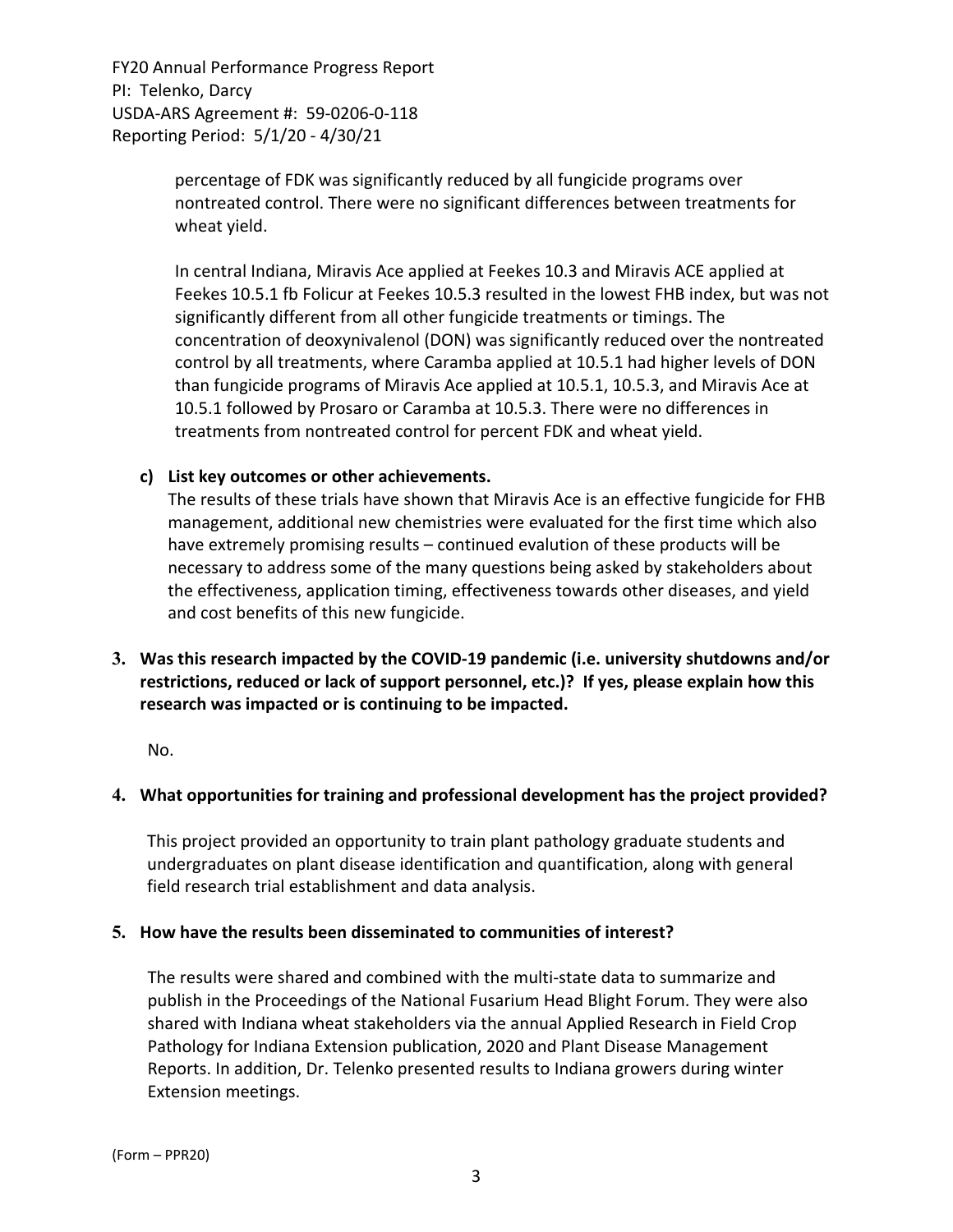# **Training of Next Generation Scientists**

**Instructions:** Please answer the following questions as it pertains to the FY20 award period (5/1/20 ‐ 4/30/21). The term "support" below includes any level of benefit to the student, ranging from full stipend plus tuition to the situation where the student's stipend was paid from other funds, but who learned how to rate scab in a misted nursery paid for by the USWBSI, and anything in between.

**1. Did any graduate students in your research program supported by funding from your USWBSI grant earn their MS degree during the FY20 award period?** ☐Yes ☒No

**If yes, how many?** Click to enter number here.

**2. Did any graduate students in your research program supported by funding from your USWBSI grant earn their Ph.D. degree during the FY20 award period?** ☐Yes ☒No

**If yes, how many?** Click to enter number here.

**3. Have any post docs who worked for you during the FY20 award period and were supported by funding from your USWBSI grant taken faculty positions with universities?** ☐Yes ☒No

**If yes, how many?** Click to enter number here.

**4. Have any post docs who worked for you during the FY20 award period and were supported by funding from your USWBSI grant gone on to take positions with private ag‐ related companies or federal agencies?**

☐Yes ☒No

**If yes, how many?** Click to enter number here.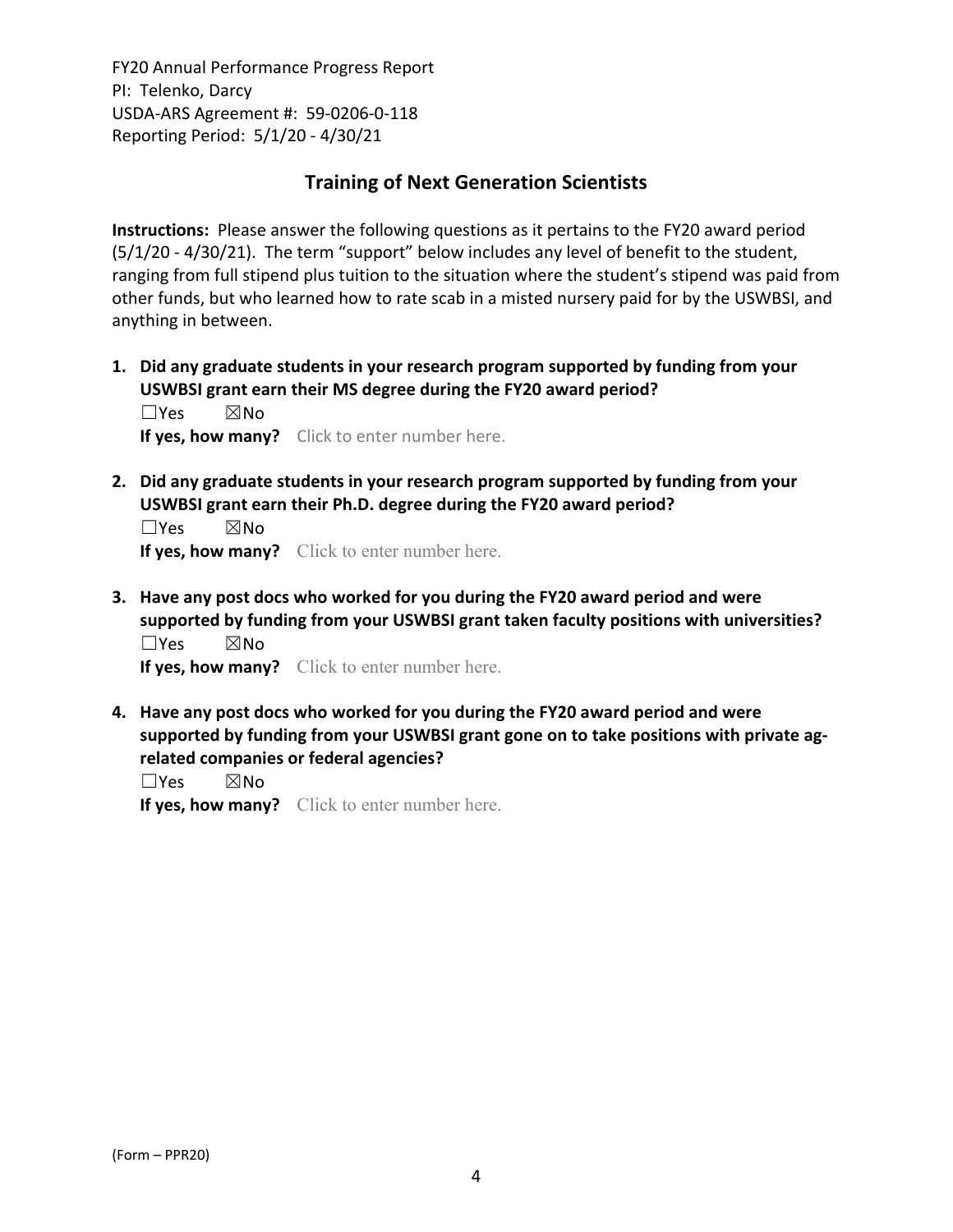# **Release of Germplasm/Cultivars**

**Instructions:** In the table below, list all germplasm and/or cultivars released with full or partial support through the USWBSI during the FY20 award period (5/1/20 - 4/30/21). All columns must be completed for each listed germplasm/cultivar. Use the key below the table for Grain Class abbreviations. 

| <b>Name of Germplasm/Cultivar</b> | <b>Grain Class</b>    | <b>FHB Resistance</b>                                  | <b>FHB</b><br>Rating<br>$(0-9)$  | Year<br><b>Released</b> |
|-----------------------------------|-----------------------|--------------------------------------------------------|----------------------------------|-------------------------|
| Not applicable to this project.   | Select Grain<br>Class | Select what represents<br>your most resistant<br>check | Enter as<br>$text 0-9$<br>rating | Select Year             |
| Click here to enter text.         | Select Grain<br>Class | Select what represents<br>your most resistant<br>check | Enter as<br>text 0-9<br>rating   | Select Year             |
| Click here to enter text.         | Select Grain<br>Class | Select what represents<br>your most resistant<br>check | Enter as<br>text 0-9<br>rating   | Select Year             |
| Click here to enter text.         | Select Grain<br>Class | Select what represents<br>your most resistant<br>check | Enter as<br>text 0-9<br>rating   | Select Year             |
| Click here to enter text.         | Select Grain<br>Class | Select what represents<br>your most resistant<br>check | Enter as<br>text 0-9<br>rating   | Select Year             |
| Click here to enter text.         | Select Grain<br>Class | Select what represents<br>your most resistant<br>check | Enter as<br>text 0-9<br>rating   | Select Year             |
| Click here to enter text.         | Select Grain<br>Class | Select what represents<br>your most resistant<br>check | Enter as<br>text 0-9<br>rating   | Select Year             |
| Click here to enter text.         | Select Grain<br>Class | Select what represents<br>your most resistant<br>check | Enter as<br>text 0-9<br>rating   | Select Year             |
| Click here to enter text.         | Select Grain<br>Class | Select what represents<br>your most resistant<br>check | Enter as<br>text 0-9<br>rating   | Select Year             |
| Click here to enter text.         | Select Grain<br>Class | Select what represents<br>your most resistant<br>check | Enter as<br>text 0-9<br>rating   | Select Year             |
| Click here to enter text.         | Select Grain<br>Class | Select what represents<br>your most resistant<br>check | Enter as<br>text 0-9<br>rating   | Select Year             |
| Click here to enter text.         | Select Grain<br>Class | Select what represents<br>vour most resistant<br>check | Enter as<br>text 0-9<br>rating   | Select Year             |
| Click here to enter text.         | Select Grain<br>Class | Select what represents<br>your most resistant<br>check | Enter as<br>text 0-9<br>rating   | Select Year             |
| Click here to enter text.         | Select Grain<br>Class | Select what represents<br>your most resistant<br>check | Enter as<br>text 0-9<br>rating   | Select Year             |

NOTE: Leave blank if you have nothing to report or if your grant did NOT include any VDHR-related projects.

**NOTE:** List the associated release notice or publication under the appropriate sub-section in the 'Publications' section of the FPR.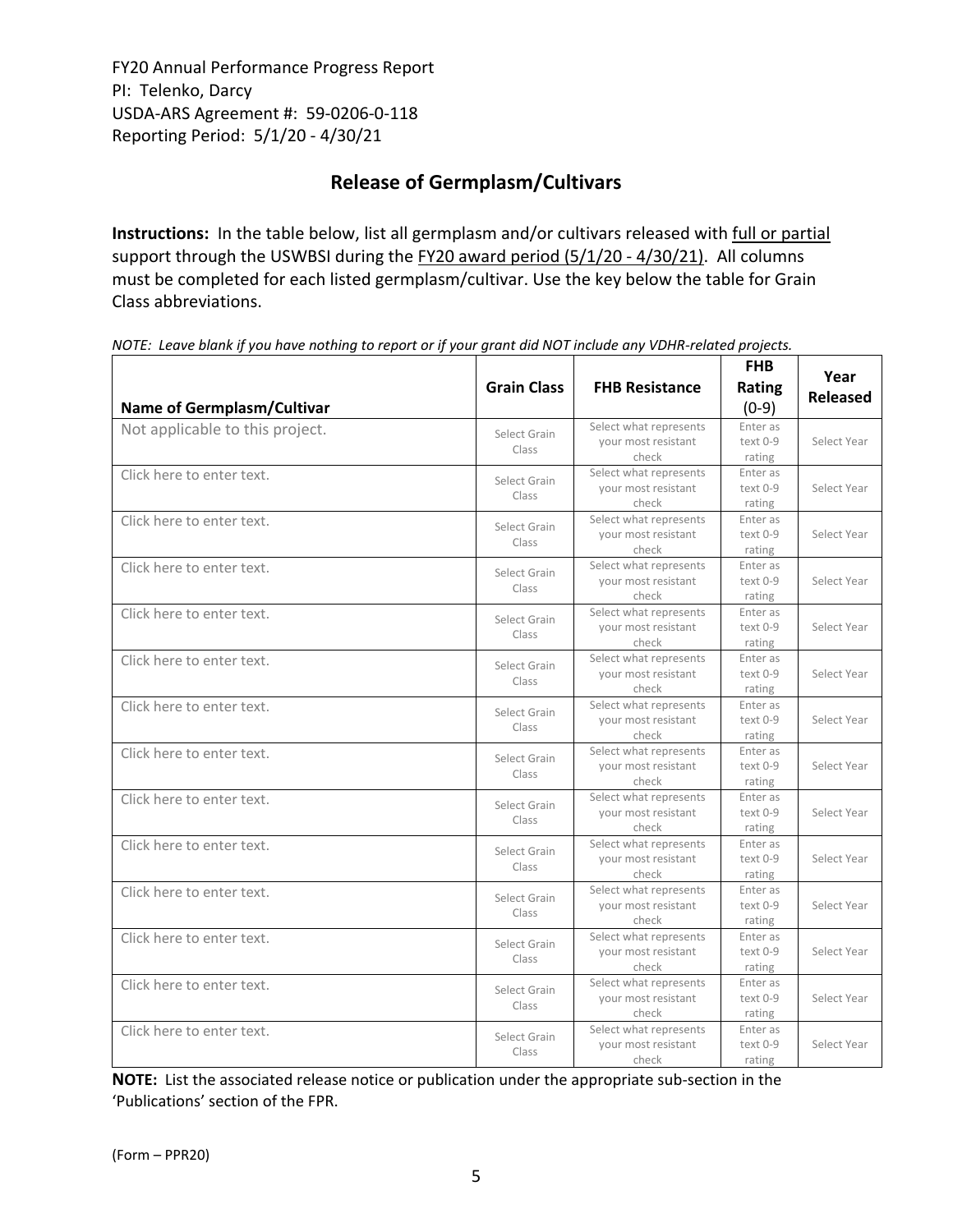# **Publications, Conference Papers, and Presentations**

**Instructions:** Refer to the PR\_Instructions for detailed more instructions for listing publications/presentations about your work that resulted from all of the projects included in the FY20 grant award. Only citations for publications published (submitted or accepted) or presentations presented during the **award period (5/1/20 ‐ 4/30/21**) should be included. If you did not publish/submit or present anything, state 'Nothing to Report' directly above the Journal publications section.

NOTE: Directly below each citation, you **must** indicate the Status (i.e. published, submitted, etc.) and whether acknowledgement of Federal support was indicated in the publication/ presentation. See example below for a poster presentation with an abstract:

Z.J. Winn, R. Acharya, J. Lyerly, G. Brown‐Guedira, C. Cowger, C. Griffey, J. Fitzgerald, R.E. Mason and J.P. Murphy. 2020. "Mapping of Fusarium Head Blight Resistance in NC13‐20076 Soft Red Winter Wheat." In: S. Canty, A. Hoffstetter, and R. Dill‐Macky (Eds.), *Proceedings of the 2020 National Fusarium Head Blight Forum (*p. 12.), Virtual; December 7‐11. Online: https://scabusa.org/pdfs/NFHBF20\_Proceedings.pdf. Status: Abstract Published and Poster Presented Acknowledgement of Federal Support: YES (Abstract and Poster)

#### **Journal publications.**

Nothing to report.

#### **Books or other non‐periodical, one‐time publications.**

Nothing to report.

#### **Other publications, conference papers and presentations**.

Telenko, D. E. P. 2021. Applied Research in Field Crop Pathology for Indiana 2020. BP‐216‐W. Purdue Extension. Status: Published Acknowledgement of Support: Yes

Da Silva, C. R., Ravellette, J. D., and Telenko, D. E. P. 2021. Fusarium head blight (FHB) uniform fungicide trial in southwestern Indiana, 2020. Plant Disease Management Reports. 15: CF172. Status: Published

Acknowledgement of Support: No (not an option)